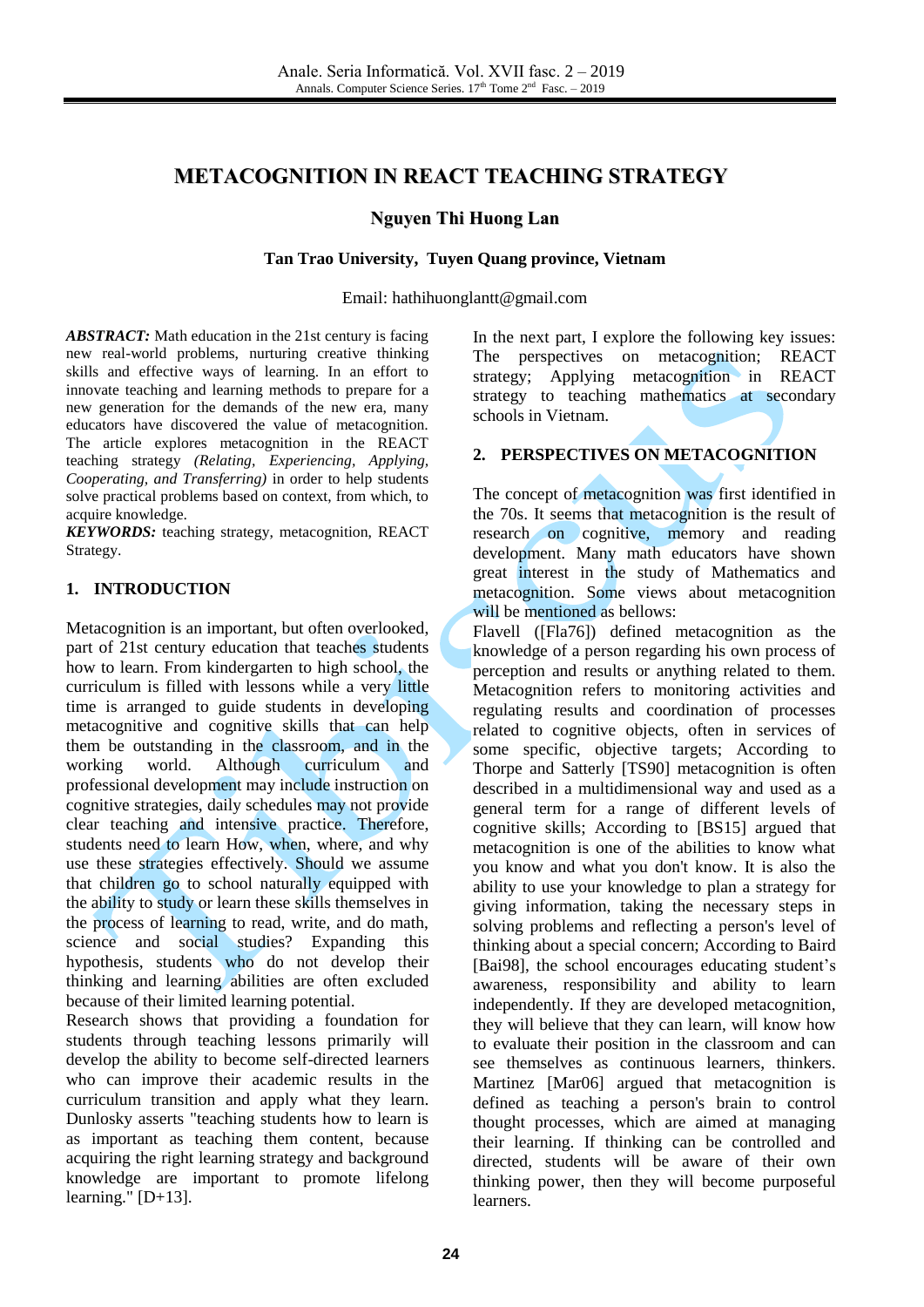Thus, according to me, metacognition involves thinking about one's thoughts, or perceptions, with the goal of increasing learning. Much of the theory of education and research around metacognition is based on the work of developmental psychologist - John Flavell, who applied the term in describing the management of information processing activities during cognitive transferring. More simply, metacognition involves understanding and controlling one's cognitive ability.

## **3. REACT STRATEGY**

Most students learn best when they can connect new concepts to the real world through their own experience or the experience teachers provide for students. In the modern view, human learning (new content and new knowledge) is naturally formed based on what people know and believe (National Academy Press, 1999 [NAP99]). Therefore, educators have shown that students themselves build knowledge instead of getting it from others (parents, teachers, and friends). Since then, the proposal and design of teaching strategies based on learning criteria when they gain new knowledge through exploration and active learning actively on the foundation of encouraging students self-reflection, explanation and control of cognitive ability... However, according to a study conducted by CORD [COR99], most students in schools cannot relate what they are learning and how to use that knowledge in practice. To solve this problem requires teachers to design and use contextual learning models in their lesson.

According to contextual theory, learning happens only when students handle new information and knowledge in a way that is appropriate for their thoughts and experiences. This can be understood that students then use metacognition to reevaluate activities that have taken place and have a way to adjust to provide a solution to the current problem. This process is repeated by students many times, it is a process of self-examination, evaluation and reconsideration of thoughts, using one's own to solve problems, towards high efficiency.

Contextual learning theory focuses on many aspects of the learning environment, which can be a classroom, a laboratory, a computer room, or a workplace. It encourages educators to choose and (or) design environments that combine many different forms of experience (social, cultural, physical, and psychological) in toward desired learning outcomes. In such an environment, students explore meaningful relationships between abstract ideas and practical applications in a real-world context; this concept is internationalized through the

process of discovery, consolidation, and contact [COR07].



**Figure 1. Key elements of REACT strategy**

Contextual learning-based education and teaching programs must be structured according to the learning's REACT strategy, including five key elements:

(**R**) Relating, (**E**) Experiencing, (**A**) Applying, (**C**) Cooperating, and (**T**) Transferring.

*Relating*

Relating is a prerequisite activity that students will undertake when they experience contextual learning strategies. When receiving new information from a real situation, learners should always use metacognition to monitor their own thinking activities in order to find the right answer. This is more effective for learners who have a rich life experience or have a solid background.

A teaching activity that uses the context of life experience have to get students' attention to everyday events, must involve new information or a problem to be solved, and help students relate what they know to other similar or more extensive things.

The role of teachers is to encourage students to relate what they are learning to experience real life. To achieve this, teachers need to use different learning resources, such as: texts, videos, speeches and even classroom activities.

## *Experiencing*

Experiencing is the central stage of learning. During this period, students learn through exploration, discovery and invention. According to [COR99], learning takes place when students experience hands-on activities, where students transfer events and learning out of the field of abstract thinking and into real-world exploration, discover and create.

For example, students explore acceleration by testing the movements of a toy car on an inclined surface. In this activity, the toy car is attached to a marking tape, students record dots printed on the marking tape as a means of transportation. At the end of the experiment, students analyze the collected data and open the discussion topic.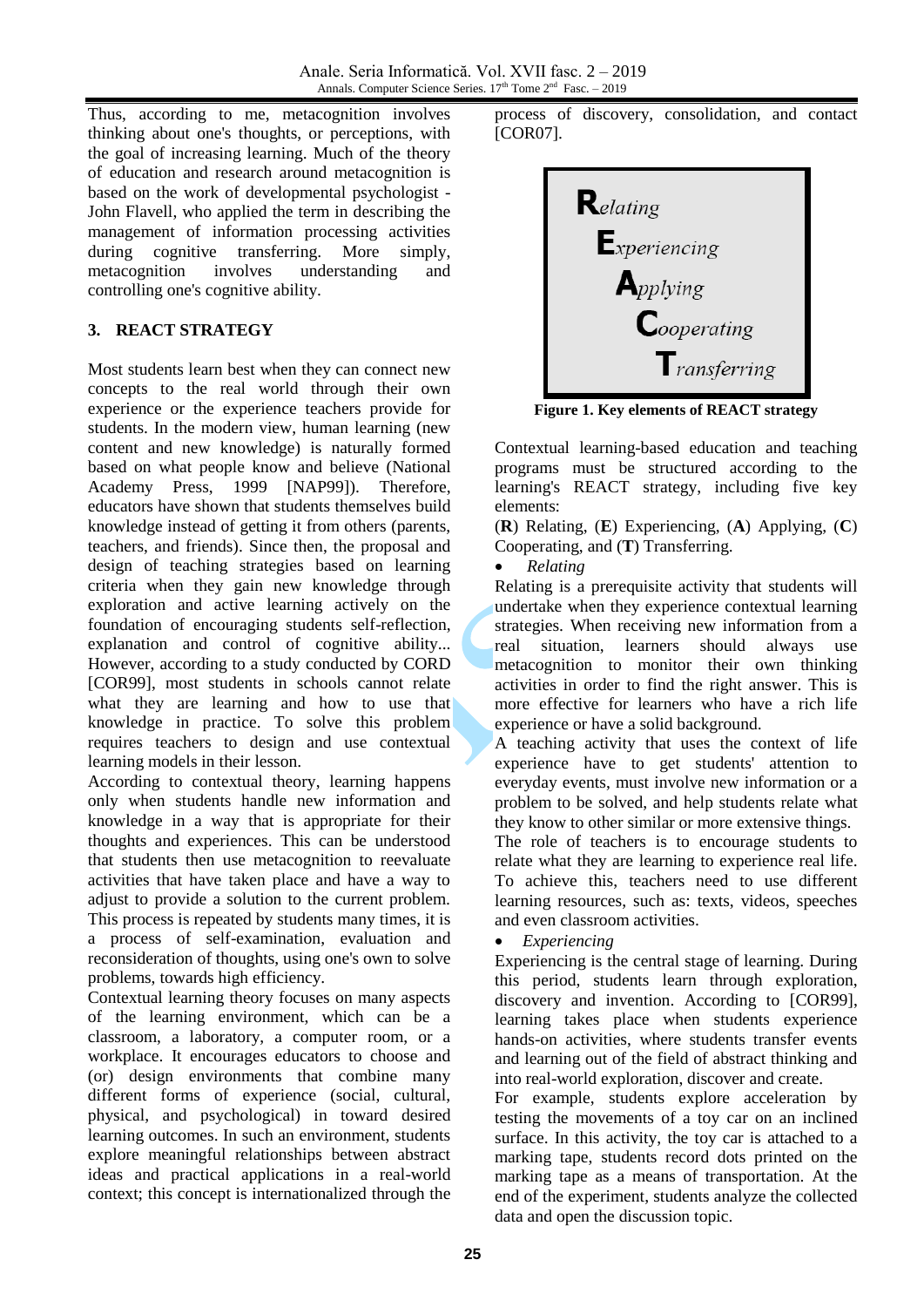# *Applying*

Learning will be enhanced when the learning content is expressed in the context that students apply [COR99]. Students will be motivated and encouraged to learn math if teachers set a task for them to be practical issues in life. These problems allow students to realize the necessity of mathematics and understand the relevance of mathematics in the future life of students.

#### *Cooperating*

Cooperating is learning in the environment of sharing, feedback and communicating with other learners, which is a fundamental activity in contextual learning. Cooperation in learning plays a very important role in strengthening interpersonal relationships and communication skills of learners. In real-life situations, cooperative skills are very important. Pairing or grouping is an effective strategy when teachers give math tasks for students. Completing a task can be effective when the group is represented, has observations, suggestions and discussions [COR99].

## *Transferring*

In a traditional classroom, the main role of the teacher is to convey knowledge (facts, concepts and formulas ...). The role of students is to memorize events and practice formulas, from which students just need to recall and repeat appropriate events and formulas that will score high on exams and tests. In contrast, in a non-traditional classroom, the role of teachers is expanded to create a series of experiential activities for students, focusing on understanding rather than memorizing and based on the test of the relatives, develop thinking and ability to control one's own thoughts.

Transferring is a strategy that teachers use to define knowledge in a new context or a new story has not been introduced in the previous class from which students with their knowledge and experience (or from experience learning from teachers and classmates) transfer into their own knowledge.

## **4. METACOGNITION, REACT STRATEGY AND PRACTICAL PROBLEM SOLVING**

Although there are many studies on the importance of metacognitive teaching, education practices in Vietnam still focus primarily on content knowledge. We found that the metacognitive strategy guide is still not observed in most classes at the high school level, and interviews with teachers have shown limited knowledge about metacognition and how to nurture it.

These statements are worth thinking, because metacognition is the focus of learning. Learning creates meaningful expressions of knowledge through internal and intermediary processes including self-awareness, self-criticism, selfmonitoring and self-regulation. These are the same processes as the cores of metacognition, but this approach to learning is not easy. Getting this guide can help students gain the knowledge and skills needed to succeed in the 21st century learning process and to grow.

Therefore, teaching with metacognition will benefit students personally and help promote a more positive and effective learning environment.

*Example 1.* ([Mat18]) *Find the length AC using 5cm and 13cm.*



I gave some past paper questions to my Year 11s for revision, mostly focusing on angles, proofs and triangles. One of the students said, she doesn't know where to start. Instead of offering instant help, I suggested she look at the Mathematical Problemsolving Cycle and use it as a checklist. She did think for a while and then said "Oh I get it now!" and solved a complicated task without my help.

She already had all the knowledge she needed, just had to retrieve this from her long-term memory and write the relevant ideas down. In this way, she wouldn't overload her short-term memory and could concentrate on solving the task step-by-step.

#### *Example 2. The stairway is 3,6 m high. If the number of stairs raised by 3, the height of one stair would lower by 4 cm, how many stairs are there?* Solution

**L**: Linking concepts to what students have already known such as natural numbers, mathematical representations, and two hidden equations

**E, A:** Perform activities and teachers explain, and then allow students to explore new knowledge. Students apply their knowledge to real-life situations.

Let x be the number of steps and y be the height of each ladder. At that time, students think of changing practical issues from real context to math problems.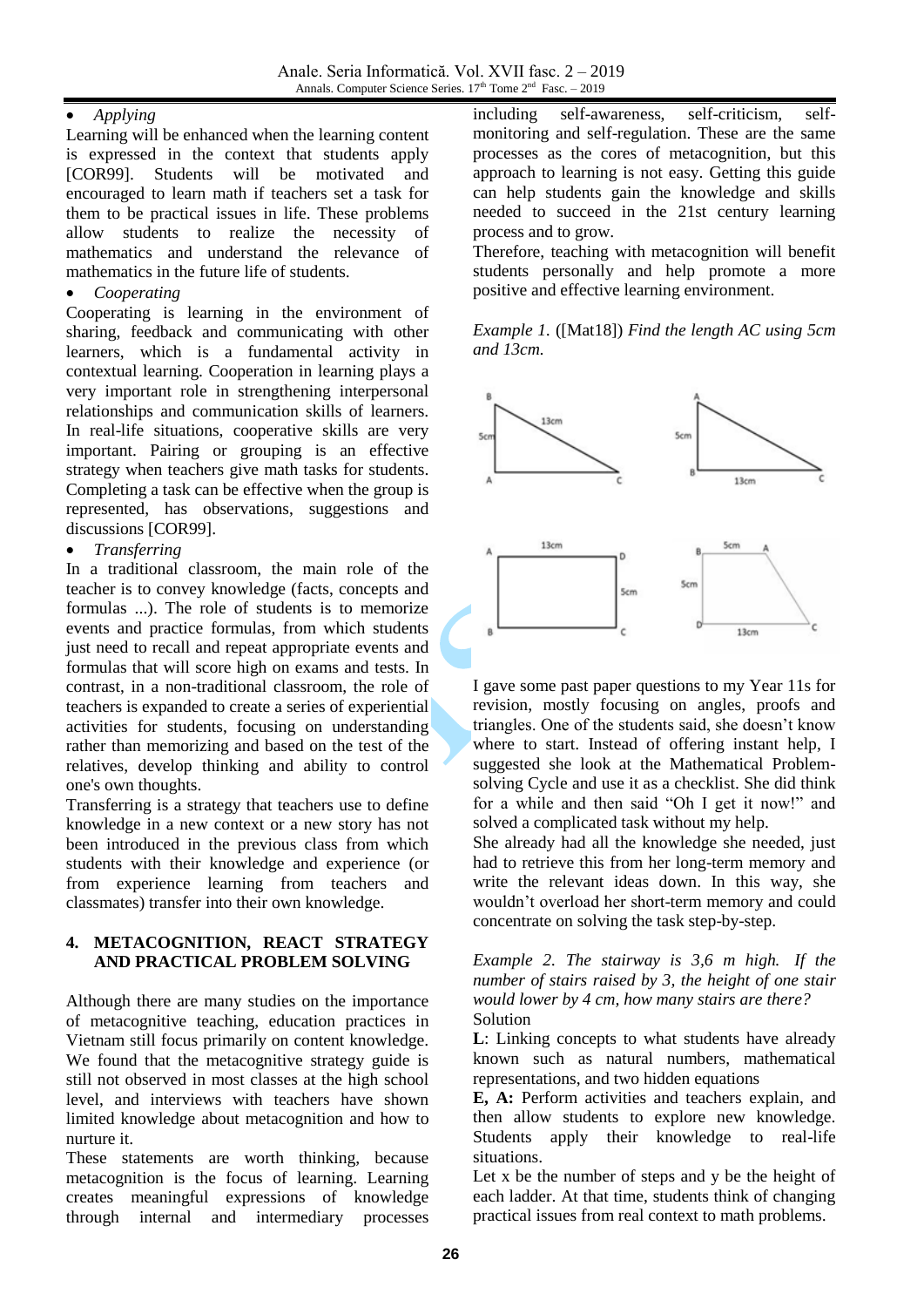**C:** Students solve problems as a group to reinforce knowledge and develop cooperative skills

Participating groups form the forms of mathematical variables

We have 
$$
y = \frac{3.6}{x} = \frac{3.6}{15} = 0.24
$$
  
\n $(y-0.04)(x+3) = 3.6$   
\n $(\frac{3.6}{x} - 0.04)(x+3) = 3.6$   
\n $(\frac{3.6 - 0.04}{x})(x+3) = \frac{3.6}{x}$   
\n $x^2 + 3x - 270 = 0$ 

 $x_1 = 15$  ((Satisfying);  $x_2 = -18$  (unsatisfactory)

With two values found  $x_1 = 15$ ,  $x_2 = -18$  students use metacognition to re-examine thought processes and steps. From that point on, it was found that the two found values were mathematically correct. However, there is practically no staircase with the number of steps is negative. So the ladder number is 15. And each step is 0.24m high.

**T:** Students bring what they have learned and apply to new situations and contexts

*Example 3.* ([LeH16]) *At Hanoi University of Science and Technology there are many entrance and exit gates, but there is a special parabolic shaped gate with a recessive downside. Ask students to find ways to measure the height of the gate (distance from the highest point of the gate to the road surface).*



#### *Analysis*

Students have met many of these parabolic models in life such as cross-sectional lake images, orbital trajectories when javelin athletes and Acropolis in St. Louis (USA), ...

Parabolic gate model can be considered a graph of quadratic function, the height of the gate corresponds to the height from the top of the parabola to the ground. Students can measure the 2 pins position of the gate, identify some positions on the gate, make data tables, and calculate test graphs.

Students need to make some assumptions, for example, the position of the gate changes but keep the parabola shape, how the height of the gate changes, depending on which element?

Clarify the idea: Students can show the height change of the gate as a table or chart.

Simplify: Students can choose the Oxy coordinate system so that the origin of the coordinates coincides with a gate pin.

Generalize: If the student understands the relationship between the top factors of the parabola, the student can also solve the task with similar situations.

To solve this problem, it is necessary to learn more about the assumptions of the problem to be more specific. Therefore, teachers encourage students to discuss the necessary data to collect to simplify the problem. Notice that the parabolic gate shape has been determined. Therefore, if we can identify some special points, we can find the height of the gate. Students explain that the points on the gate will satisfy a property of the parabola.

Students know that quadratic functions take the form  $y = ax^2 + bx + c$ ,  $(a \ne 0)$ . So if students want this quadratic function graph coincides with the port shape, student first need to select a quadrature coordinate system. To conveniently calculate, select the O root to coincide with a port pin. To determine its equation needs to identify at least 3 points on the gate, such as  $O(0,0)$ ,  $B(x_b,0)$ ,  $M(x_M,y_M)$ . Students conduct measurements to find the necessary data.

For this case, students need to measure: the distance between the pins and determine the coordinates of a point on the gate, for example: the distance between the pins is 10m, ie  $x_b = 10$ ; any point M on a port far from the vertical axis from the root O is  $x_M = 1$  and point M is far from ground by  $y_M = 3$ . Then:  $y = \frac{-1}{2}x^2 + \frac{10}{2}x$ 

$$
y = \frac{1}{3}x^2 + \frac{16}{3}x
$$
 Thus, height of parabolic is

$$
y = \frac{25}{3} \approx 8,33.
$$

Discuss the result: according to the worker who built the gate, the gate is higher than the calculation given by the students about 7cm. The reason is that the students determine the position of the gate pins and the M points both on the inside of the gate, furthermore the gate must calculate the thickness of the concrete layer of the gate structure.

The problem is more extensive when there is a requirement to calculate the altitude or distance of two parabolic pins in many other cases and the measurement is more complicated, how do students solve them? For example, in battle rehearsal, how does the artillery team need to calculate the right position of the enemy base?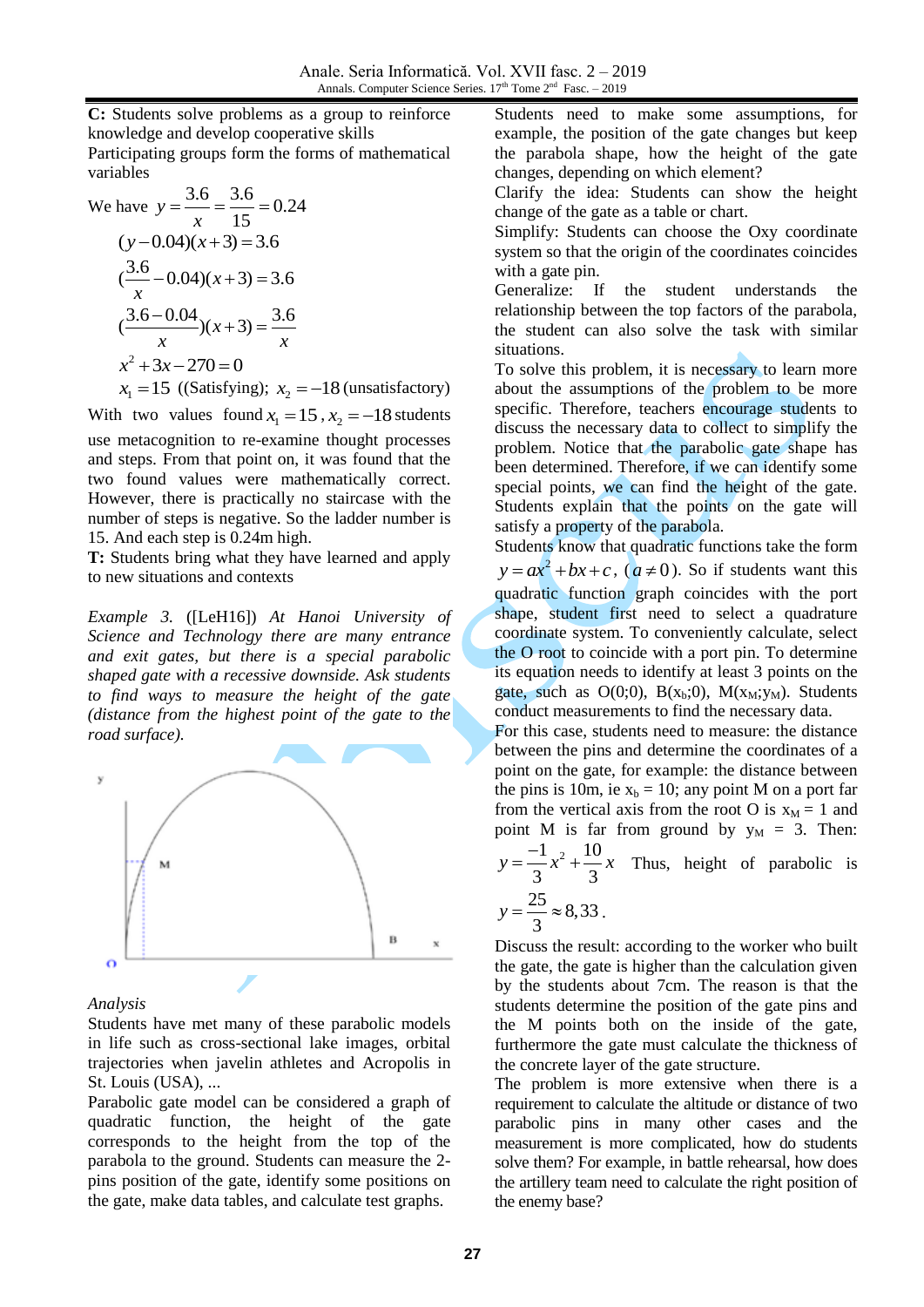# **5. FINDINGS**

Analysis from the survey results from the proposed mathematical problems.

I conducted tests at Thuong Thanh Secondary School, Long Bien, Hanoi and took any 35 students at grade 9 representing this school. I proposed the above two issues and involved students in solving problems. After the 45 minutes, I let students fill out their thoughts during the problem-solving process. In summary, 32 out of 35 students (91.4%) understood the problem, determined what they had known and hadn't known and what the purpose of the problem was. Students have linked concepts to what students already know and apply their knowledge to real-life situations.

However, the percentage of students who can make a plan for solving problems is not high, 21/35 students (corresponding to 60.0%) have chosen a strategy and have a specific resolution plan for the problem.

18/35 students (51.4% respectively) solved the problem according to a plan, with the proposed solution; sometimes students solved problems as a group to strengthen knowledge and develop cooperation skills.

Most notably, only 14/35 students (equivalent to 40.0%) reviewed activities in the problem solving process and made adjustments in the process. These students brought what they have learned that apply to new situations.

## **6. CONCLUSION**

Students' metacognitive abilities can thrive in an environment where the thinking process is really an important part of teaching and communicating. To create such an environment, teachers and students must develop thinking language and use it continuously. In addition, teachers should use creative strategies such as writing peer review and collaborative learning to enhance and develop their own thinking skills and how to direct their own thinking. This research initially confirms that students with good metacognitive skills will solve math problems better, promoting their own progress.

## **REFERENCES**

- [Bai98] **Baird J. R. –** *A View of Quality in Teaching.* In Fraser Benny and Kenneth Tobin (Eds.) - Instructional Handbook of Science Education, Vol 2. Dordrecht: Kluwer Academic Publishers, 1998.
- [Bor86] **Borasi R. –** *On the nature What is an eigenvalue of problems*. Educational

Studies in Mathematics. pp. 125-141, 1986.

- [Bro42] **Brownell W. A. –** *"Problem Solving", The Psychology of Learning*, Chap. XII. Forty-first Yearbook of the National Society for the Study of Education, Part II. Chicago: University of Chicago Press, 1942.
- [Bro78] **Brown A. L. –** *Knowing when, where and how to remember: A problem of metacognition*. In R. Glaser (Ed.), Advances in Instructional Psychology (Vol. 1). Hillsdale, NJ: Lawrence Erlbaum Associates, 1978.
- [BS15] **Barbacena L. B., Sy N. R.** *Metacognitive Model in Mathematical Problem Solving*. Metacognitive Model, Vol. 12 (1), pp. 16-22, 2015.
- [COR07] **CORD –** *The REACT learning strategy*. Center for Occupational Research and Development. [www.cord.org,](http://www.cord.org/) 2007.
- [COR99] **CORD –** *Teaching Science Contextually*. Waco, TX: CORD Communications, 1999.
- [Dun45] **Duncker K. –** *On Problem Solving*. Psychological Monographs 1945, 58, 5, whole no. 270, 1945.
	- [D+13] **Dunlosky J., Rawson K. A., Marsh E. J., Nathan M. J., Willingham D. T. –** *Improving Students' Learning With Effective Learning Techniques: Promising Directions From Cognitive and Educational Psychology*. Psychological Science in the Public Interest. Volume: 14 issue: 1, page(s): 4-58. 2013. Doi.org/10.1177/1529100612453266

[Fla76] **Flavell J. H. –** *Metacognitive aspects of problem solving*. In L. B. Resnick (Ed.), The Nature of Intelligence. Hillsdale NJ: Lawrence Erlbaum Associates, 1976.

[FHW94] **Fernandez M. L., Hadaway N., Wilson J. W. –** *Problem solving: Managing it all*. The Mathematics Teacher, Vol. 87, No. 3, pp. 195-199, 1994.